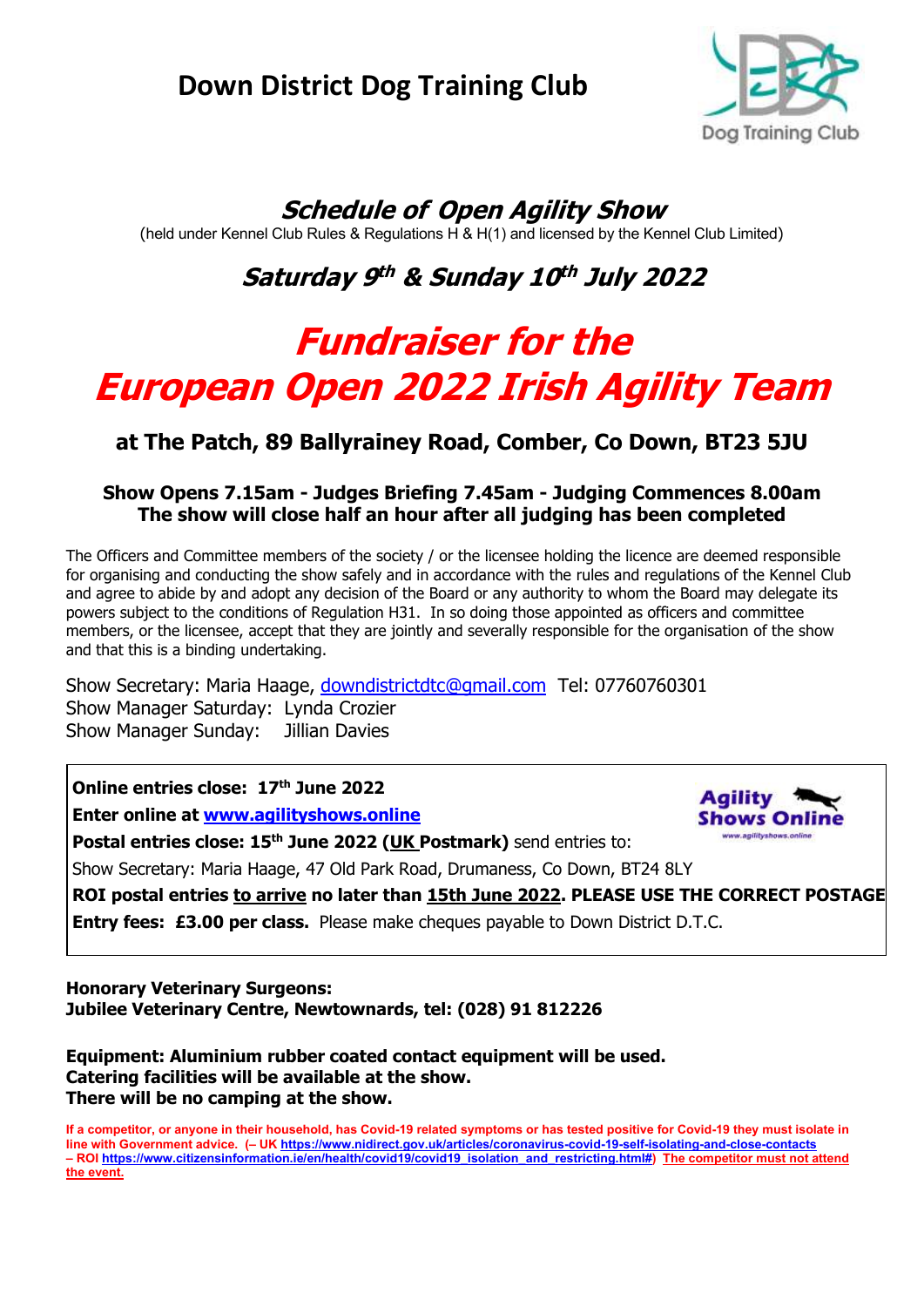# **Schedule of Classes**

**Awards won after 14 th June 2022 cannot be counted in determining the grade at which a dog may compete at this show**

# **Open Show Schedule of Classes and Running Order for Saturday 09th July 2022**

# **RING 1 Judge: Dawn Greer**

|                | Grade   | Large    | <b>Intermediate</b> | <b>Medium</b> | <b>Small</b> | <b>Judge</b> |
|----------------|---------|----------|---------------------|---------------|--------------|--------------|
| <b>Agility</b> | $3 - 7$ | Class 1  | Class 2             | Class 3       | Class 4      | Dawn Greer   |
|                | $1 - 2$ | Class 5  | Class 6             | Class 7       | Class 8      | Dawn Greer   |
|                | $6 - 7$ | Class 9  | Class 10            | Class 11      | Class 12     | Dawn Greer   |
|                | $1 - 5$ | Class 13 | Class 14            | Class 15      | Class 16     | Dawn Greer   |

# **RING 2 Judge: Aoife Ryan**

|         | Grade   | Large    | <b>Intermediate</b> | <b>Medium</b> | <b>Small</b> | <b>Judge</b> |
|---------|---------|----------|---------------------|---------------|--------------|--------------|
| Jumping | $1 - 3$ | Class 20 | Class 19            | Class 18      | Class 17     | Aoife Ryan   |
|         | $6 - 7$ | Class 24 | Class 23            | Class 22      | Class 21     | Aoife Ryan   |
|         | $1-5$   | Class 28 | Class 27            | Class 26      | Class 25     | Aoife Ryan   |
|         | $4 - 7$ | Class 32 | Class 31            | Class 30      | Class 29     | Aoife Ryan   |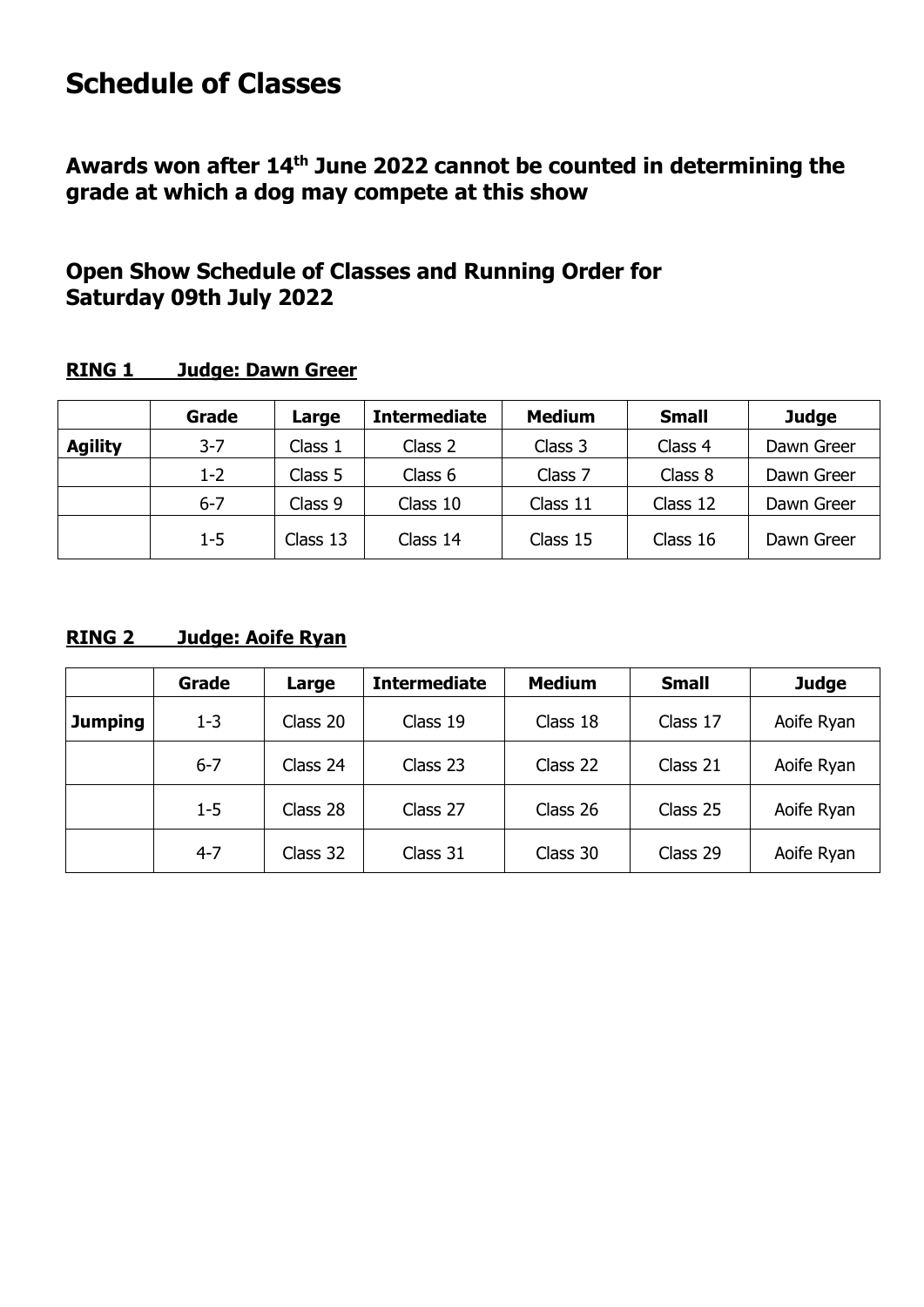# **Open Show Schedule of Classes and Running Order for Sunday 10th July 2022**

|                | Grade   | Large    | <b>Intermediate</b> | <b>Medium</b> | <b>Small</b> | <b>Judge</b>  |
|----------------|---------|----------|---------------------|---------------|--------------|---------------|
| <b>Agility</b> | $5 - 7$ | Class 33 | Class 34            | Class 35      | Class 36     | Louise Holmes |
|                | $1 - 4$ | Class 37 | Class 38            | Class 39      | Class 40     | Louise Holmes |
|                | $1 - 2$ | Class 41 | Class 42            | Class 43      | Class 44     | Louise Holmes |
|                | $3 - 7$ | Class 45 | Class 46            | Class 47      | Class 48     | Louise Holmes |

### **RING 1 Judge: Louise Holmes**

### **RING 2 Judge: Samantha Laming**

|                | <b>Grade</b> | Large    | <b>Intermediate</b> | <b>Medium</b>        | <b>Small</b> | <b>Judge</b>    |
|----------------|--------------|----------|---------------------|----------------------|--------------|-----------------|
| <b>Jumping</b> | $1 - 5$      | Class 52 | Class 51            | Class 50<br>Class 49 |              | Samantha Laming |
|                | $6 - 7$      | Class 56 | Class 55            | Class 54             | Class 53     | Samantha Laming |
|                | $1 - 3$      | Class 60 | Class 59            | Class 58             | Class 57     | Samantha Laming |
|                | $4 - 7$      | Class 64 | Class 63            | Class 62             | Class 61     | Samantha Laming |

All Classes: Rosettes to  $4<sup>th</sup>$  place in classes of 20 or more Rosettes to 3rd place in classes of less than 20

The proceeds from both show days, after deduction of expenses, will be donated the European Open 2022 Irish Agility Team.

## **ELIGIBILITY FOR CLASSES**

In the following definitions of classes, 1st prizes or other prize wins are those gained in standard classes at any Kennel Club licensed championship agility, premier agility, open agility or limited agility shows (ie special classes and invitational events excepted). Only a first place with a clear round competed within the course time set by the judge will count towards grade progression.

Standard classes may be scheduled for agility shows, as agility classes or jumping classes. All standard classes must contain the weaving poles obstacle. Standard Agility classes must contain the following elements: 'A' Ramp, dog walk and see-saw. With this proviso classes are defined as follows:-

A maximum of four standard classes may be scheduled for any dog on an individual day of competition. Any number of special classes may be scheduled.

#### **Class Structure**

A class may be either held as a graded class or a combined class. A graded class may be scheduled for a maximum of three consecutive grades with separate results and awards for each grade. A combined class may be scheduled for more than one consecutive grade with one overall set of results.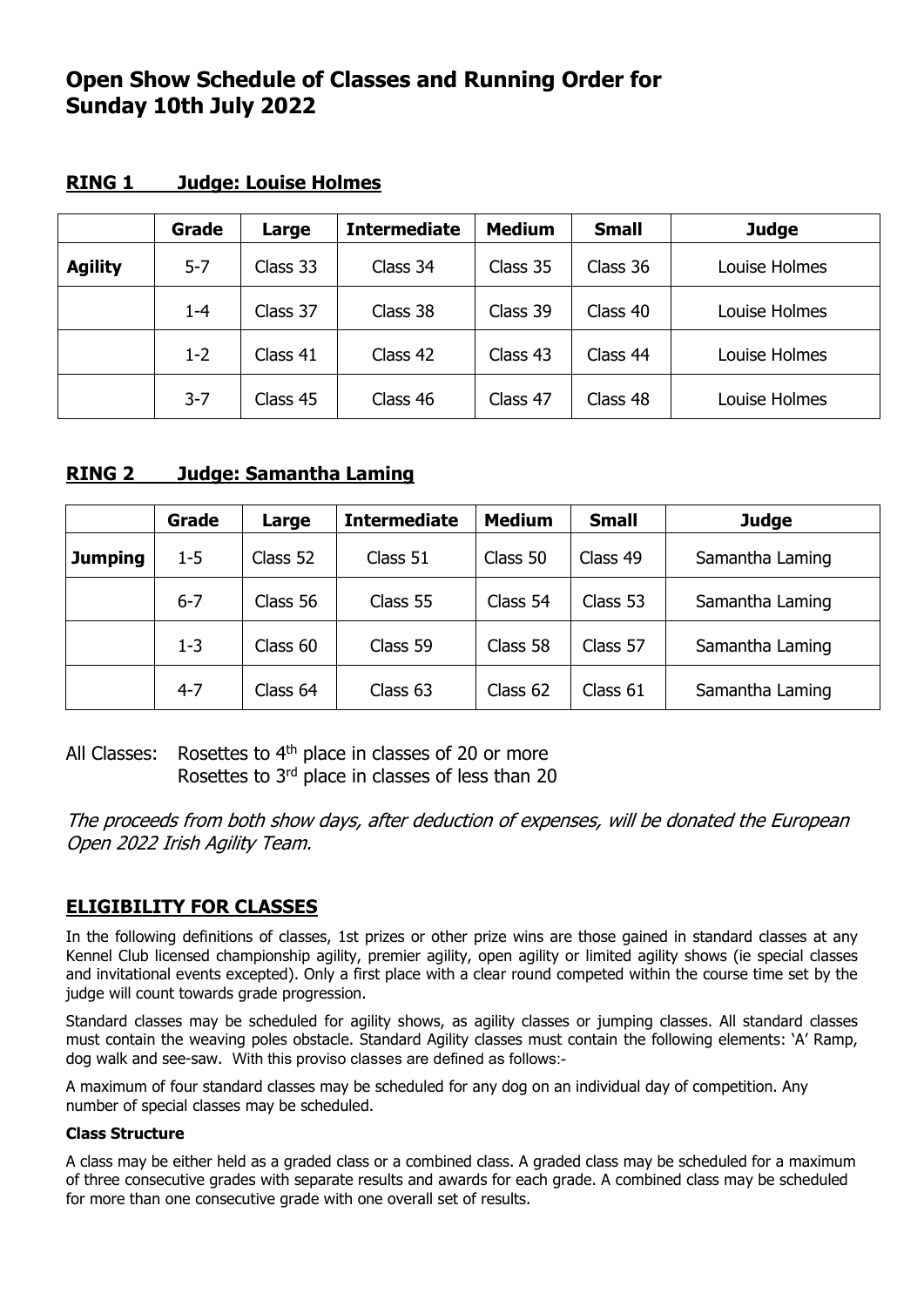#### **Progression**

Progression from each grade will be determined by the eligibility for the class as referenced in H(1)(A)11. Results from Combined Classes will only count towards progression from the dog's current grade. To count for progression wins must be gained in standard classes at Kennel Club Licensed Agility Shows. Only a first place with a clear round completed within the course time set by the judge will count towards grade progression.

Competitors will be allowed to walk the course set at Small, Medium, Intermediate or Large height without their dog(s) before the class begins. The jumps will be set at the height of the next class to run. All handlers will walk the course at the same height.

#### **Points Progression**

At the handler's discretion a dog may progress up to Grade 4 by winning 100 points at each Grade, using the Agility Warrant points scheme, (Regulation K3.c refers). A minimum of 50 points must be gained in agility (not jumping) classes in the relevant grade. If this method of progression is selected, the handler must ensure the Show Secretary signs the dog's Agility Record Book at the first show entered at the higher grade. There is no time limit on this progression; however, once a dog has progressed it cannot return to a previous grade.

Progression on points must be done prior to the closing date of entries. It is not possible to change a grade on points once the entries have closed.

### **STANDARD CLASSES**

Only first prizes and points gained in standard classes at Kennel Club licensed Agility Shows may be used for progression through the classes. (A dog is only eligible for one grade). In defining the eligibility of the owner or handler for Grade 1, the two wins and points progression referred to in the definition apply only to one dog and not an accumulation of dogs.

| Grade 1 | Open to owners, handlers or dogs which have not gained a minimum of two first places at<br>Grade 1 at Kennel Club Licensed Agility Shows, at least one of which must have been gained<br>in an agility (not jumping) class. N.B Owners, handlers or dogs previously qualified out of<br>Grade 1 are not eligible for this class. |
|---------|----------------------------------------------------------------------------------------------------------------------------------------------------------------------------------------------------------------------------------------------------------------------------------------------------------------------------------|
| Grade 2 | Open to dogs which are not eligible for Grade 1 or have elected to progress on points from<br>Grade 1 and are not eligible for Grades 3, 4, 5, 6, or 7.                                                                                                                                                                          |
| Grade 3 | Open to dogs which have gained a minimum of two first places at Grade 2 at Kennel Club<br>Licensed Agility Shows, one of which must have been gained in an agility (not jumping)<br>class, or have elected to progress on points from Grade 2 and are not eligible for Grades 2,<br>4, 5, 6 or 7.                                |
| Grade 4 | Open to dogs which have gained a minimum of three first places at Grade 3 at Kennel Club<br>Licensed Agility Shows, two of which must have been gained in agility (not jumping classes),<br>or have elected to progress on points from Grade 3 and are not eligible for Grades 2, 3, 5, 6<br>or $7$                              |
| Grade 5 | Open to dogs which have gained a minimum of four first places at Grade 4 at Kennel Club<br>Licensed Agility Shows, two of which must have been gained in agility (not jumping) classes,<br>and are not eligible for Grades 2, 3, 4, 6 or 7                                                                                       |
| Grade 6 | Open to dogs which have gained a minimum of four first places at Grade 5 at Kennel Club<br>Licensed Agility Shows, two of which must have been gained in agility (not jumping) classes,<br>and are not eligible for Grades 2, 3, 4, 5 or 7.                                                                                      |
| Grade 7 | Open to dogs which have gained a minimum of five first places at Grade 6 at Kennel Club<br>Licensed Agility Shows, three of which must have been gained in agility (not jumping)<br>classes, and are not eligible for Grades 2, 3, 4, 5 or 6.                                                                                    |

## **SPECIAL CLASSES**

Societies may schedule classes other than those defined above as "Special classes". The eligibility for "Special" classes must be defined by the Society and included in the schedule. The word "Special" must be included in the title of the class. Where special classes are classified for older and/or inexperienced dogs, the height of the hurdles, the Aramp, and the dog walk, and the length of the long jump, may be reduced below the dimensions specified in these regulations, in which case such dimensions must be included in the class definition in the show schedule.

Marking for special classes may deviate from marking for standard classes, but must be specified in the schedule. Wins, places and clear rounds in special classes will not count towards agility warrant points or grade progression at Kennel Club shows.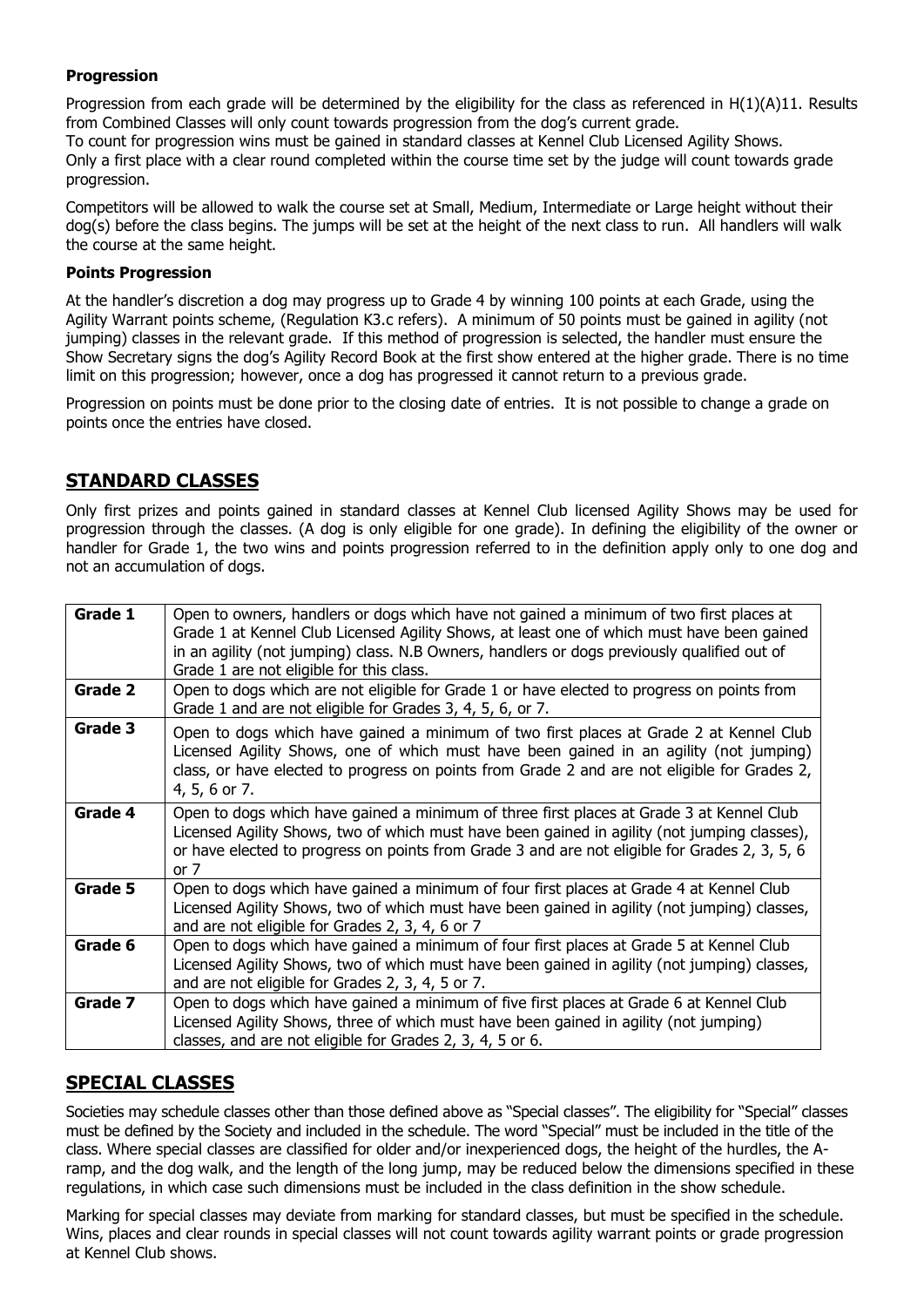# **RULES & REGULATIONS**

- 1. Dogs entered at Kennel Club licensed agility shows must be registered at the Kennel Club in accordance with Kennel Club Regulations for Classification and Registration B, or else registration or transfer of registration must have been applied for. The registration number/ authority to compete (ATC) number will be required for each entry.
- 2. All dogs registered and resident outside the UK must be issued with a Kennel Club Authority to Compete (ATC) number before entry to the show/event can be made. All overseas entries without a Kennel Club Registration number or an Authority to Compete number will be returned to the exhibitor/competitor.
- 3. The entry fee is £3.00 per class. There is no fee for NFC dogs.
- 4. Internet entries will be accepted by [WWW.AGILITYSHOWS.ONLINE](http://www.agilityshows.online/)
- 5. The Committee reserves to itself the right to refuse entries.
- 6. Only dogs of 18 calendar months of age and over on the day of competition are eligible for competition at Kennel Club licensed Agility shows.
- 7. A dog must not compete more than once in a class, including special classes.
- 8. Not for competition entries will be accepted for dogs aged four calendar months and over. Dogs must be Kennel Club registered with their details recorded on the entry form.
- 9. No bitch in season is allowed to compete.
- 10. The mating of bitches within the precincts of the competitions is forbidden.
- 11. No person shall carry out punitive correction or harsh handling of a dog at any time within the boundaries of the Show.
- 12. Dogs must not wear any type of slip, half-slip collar or lead when under test. A single flat, close fitting, leather or webbing collar is permitted, providing the only attachment is a plain identification panel as an integral part of the collar ie not attached by a ring.
- 13. Should a judge be unable to fulfil the appointment to judge, the Committee reserves the right to appoint another judge.
- 14. No competitor shall impugn the decision of the judges or judge.
- 15. Kennel Club standard marking regulations apply for all standard classes.
- 16. The height of hurdles, dog walk and A-Frame, and/or length of long jump will be set as specified by the Kennel Club for standard classes.
- 17. The height limit for dogs is:
	- a. Large Dog classes For dogs measuring over 500mm at the withers
	- b. Intermediate Dog classes For dogs measuring over 430mm and measuring 500mm or under at the withers
	- c. Medium Dog Classes For dogs measuring over 350mm and measuring 430mm or under at the withers
	- d. Small Dog Classes For dogs measuring 350mm or under at the withers.
- 18. Judges at an Agility show may not enter for competition a dog which is recorded in their ownership, or part ownership, or handle a dog at the Show at which they are judging. Dogs may be disqualified if proved to have been handled in the class by the scheduled judge's spouse or immediate family, or resident at the same address as the scheduled judge.
- 19. Removal of dogs from Competition:

Following discussion between the show management and/or a veterinary surgeon, a dog shall be prevented from competing and/or removed from the Show if it is:

- a. a bitch in season
- b. suffering from any infectious or contagious diseases
- c. interfering with the safety or chance of winning of an opponent
- d. of such a temperament, or is so much out of control as to be a danger to the safety of any person or other animal
- e. likely to cause suffering to the dog if it continues competing.

The circumstances of such a removal shall be recorded in the competition/show Incident Book and submitted to the Kennel Club.

20. Dog Agility is a competitive and physically strenuous activity. It is the responsibility of the owner/handler to ensure their dog is 'fit for function' and that they themselves are fit to take part. By signing the entry form you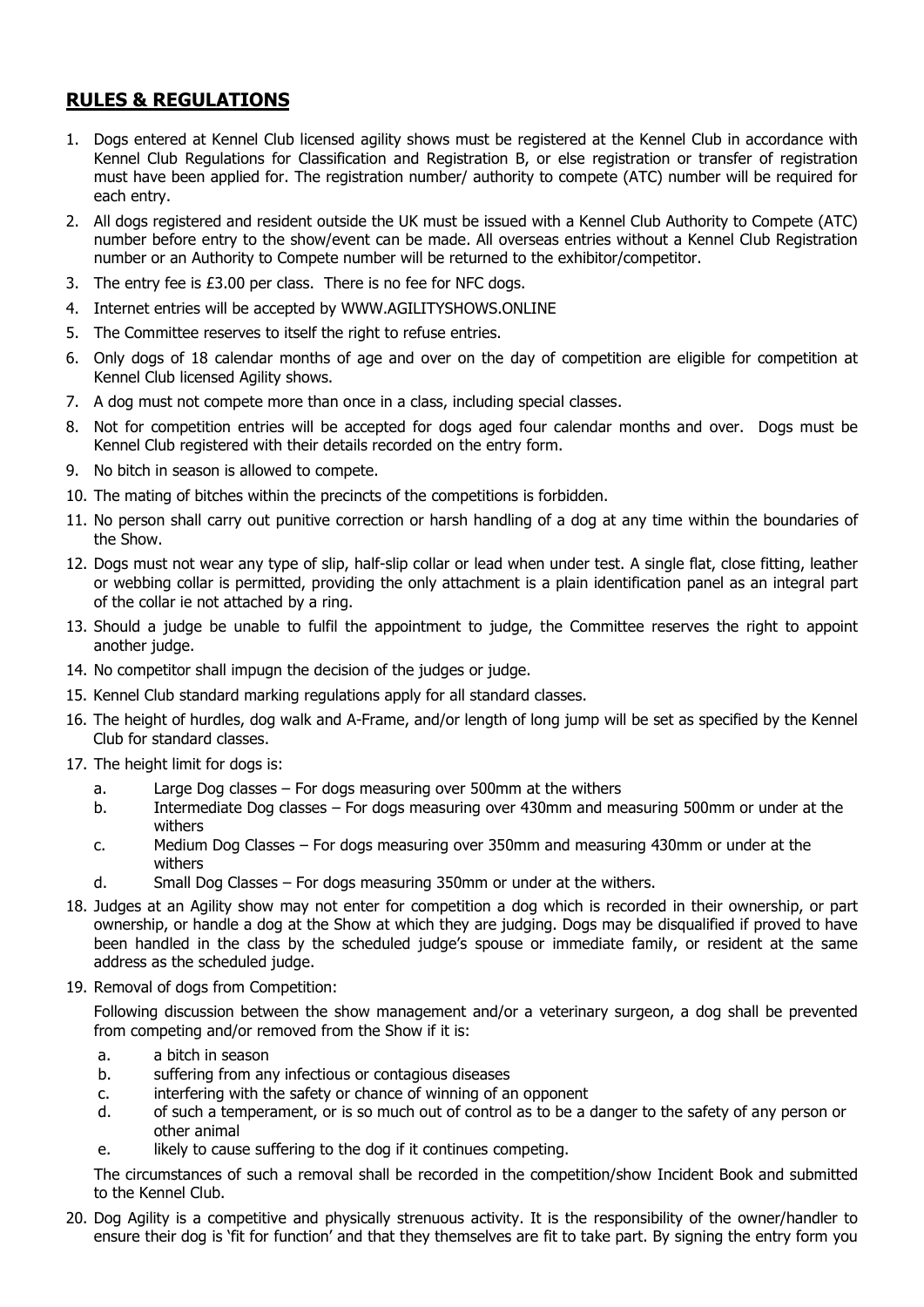confirm that to the best of your knowledge your dog is fit and able to take part in Agility classes on the day of the show.

- 21. In estimating the number of awards won, all wins up to and including 25 days before the start of the competition shall be counted when entering any class, ie,  $14<sup>th</sup>$  June 2022. For these purposes a competition shall be defined as all classes covered within the same schedule. In the event that a dog becomes eligible for the next grade at a particular show, after the entry for that show has been sent, it is the competitor's responsibility to notify the show secretary at least 14 days before the date of the show. The dog will then be moved into the appropriate class(es) for the next grade. The dog must be moved into the corresponding number of classes as were entered at the lower grade. If there are fewer or no classes available for the next grade the competitor should be offered a refund of the relevant entry fees.
- 22. Should circumstances dictate, the Club, in consultation with the judges, may alter the arrangements as necessary. Such changes and the circumstances surrounding them will be reported to the Kennel Club.
- 23. In the event that the show is cancelled due to unforeseen circumstances, the society will refund fees, less reasonably incurred expenses. If the show processor has the provisions to do so, competitors will be refunded in the manner in which they had entered the show, but in any event the society will refund fees within 3 months of the show date to all those who had entered and requested a refund within 1 month of the show date.
- 24. Except for mobility aids, nothing shall be carried in the hand while the dog is under test and food shall not be given to a dog whilst in the ring. Competitors are prohibited from wearing bags or leads whilst under test.
- 25. Should the judge deem a re-run is required, any result and/or faults gained in the previous run must be discounted.
- 26. Separate entry forms must be completed by each owner and must be signed by the owner or his authorised agent in accordance with the provisions specified thereon. Entry forms must be accompanied with the appropriate fees.
- 27. Competition of Dogs Suffering from Contagious or Infectious Disease No dogs suffering from infectious or contagious disease or having been exposed to such disease during the period of 21 days prior to the Competition may compete. Competitors infringing the Regulation will be liable to be fined and /or dealt with under Kennel Club Rule A11.
- 28. It is the competitor's responsibility to be available for their class and running order. Competitors must run as close to their running order as possible. Failure to do so may be reported to the Kennel Club.
- 29. Animals in Event

No animal, other than those officially entered, shall be brought into the precincts of the event during its continuance, except dogs registered to assist the disabled, or dogs required for educational or instructional purposes or by permission of the Board.

However, at the discretion of the show society, a dog brought to the show by a spectator may be admitted into the precincts of the dog show, with the proviso that those in charge of the dog sign a declaration confirming the dog is free from disease and that the dog will be kept under proper control at all times.

- 30. A pay on the day class will be held if time permits. A practice ring may be available to dogs entered for competition at the show, if space allows.
- 31. This ring must be supervised by a responsible adult with agility knowledge.
- 32. Welfare of Dogs

A competitor whose dog is entered at a Kennel Club Licensed event should take all reasonable steps to ensure the needs of their dog(s) are met, and should not knowingly put their dogs' health and welfare at risk by any action, default, omission or otherwise. A breach of this Regulation may be referred to the Board for disciplinary action under Kennel Club Rules and Regulations. The use of pinch collars, electronic shock collars, or prong collars, is not permitted at any Agility show licensed by the Kennel Club. This shall apply at the venue and within the precincts of the show.

33. Children under the age of 11 are the responsibility of a Parent or Guardian and must be supervised at all times, including when competing.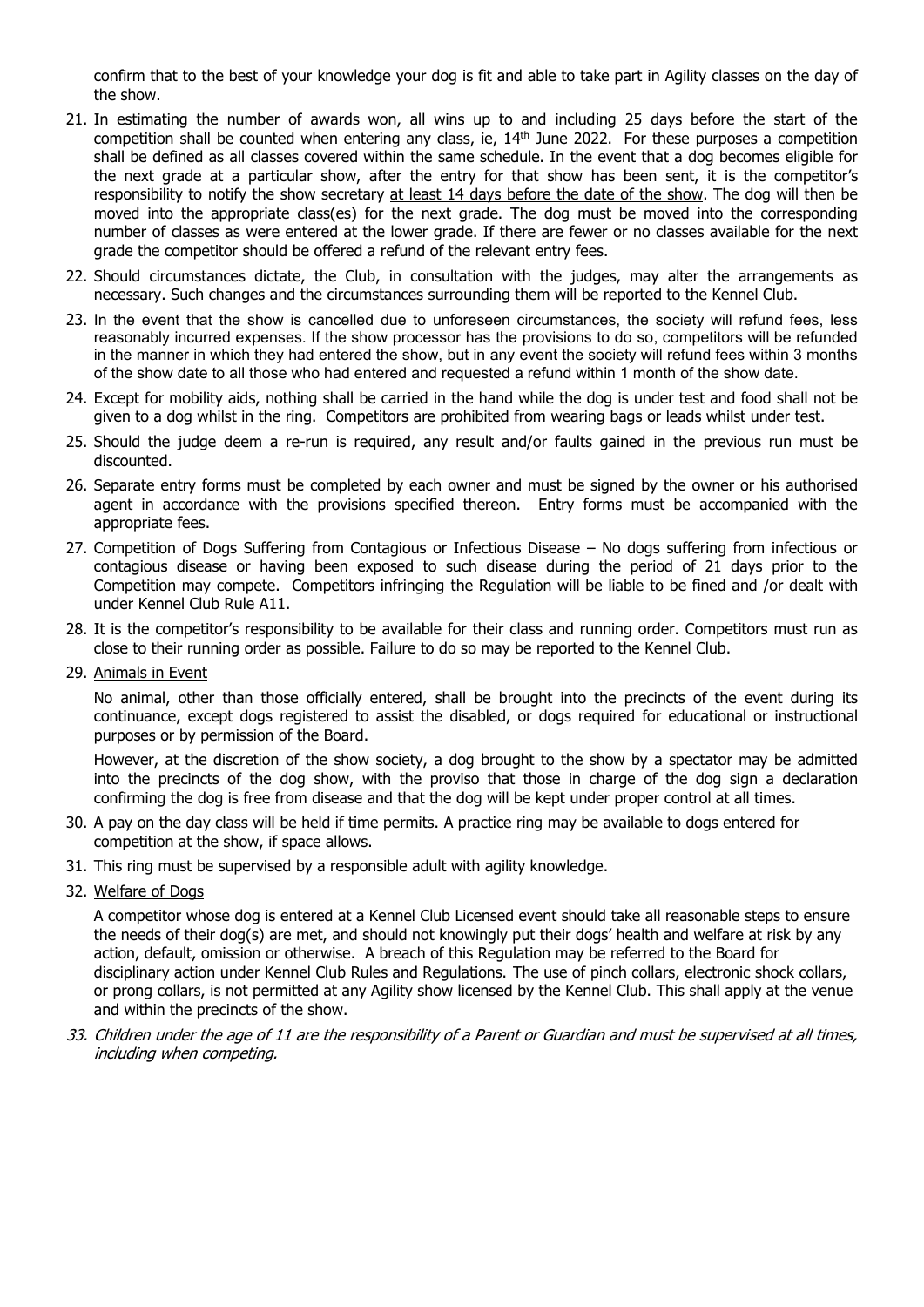**The European Open 2022 Irish Agility Team** would like to thank our sponsors for their generous support:

**Absolute Dogs [https://absolute-dogs.com](https://absolute-dogs.com/)**

**Bark and Amble Pet Apparel [https://www.barkandamblepetapparel.co.uk/](https://www.barkandamblepetapparel.co.uk/?fbclid=IwAR1Dy34zGFvwlvHMloHFJdqI9qM8iXo_oYHhsvXY-6A3oHkaM0ATfAh3yp0)**

**BW Canine fitness <https://www.facebook.com/BW.Canine.Fitness>**

**Daisy Dog Academy <https://www.thedaisydogacademy.com/>**

**Dogrobes [www.dogrobes.co.uk](http://www.dogrobes.co.uk/)**

**Fair Physio NI <https://fairphysioni.co.uk/>** 

**KT&CO. Pet Photography [ktcopetphotography@gmail.com](mailto:ktcopetphotography@gmail.com)** 

**Laura Jennings Dog Training Services <https://www.laurajenningsdogservices.com/>**

**Magherabeg Dog Agility Venue <https://www.facebook.com/magherabegdogagilityvenue>**

**Oralade <https://oralade.com/>**







hvsin NI





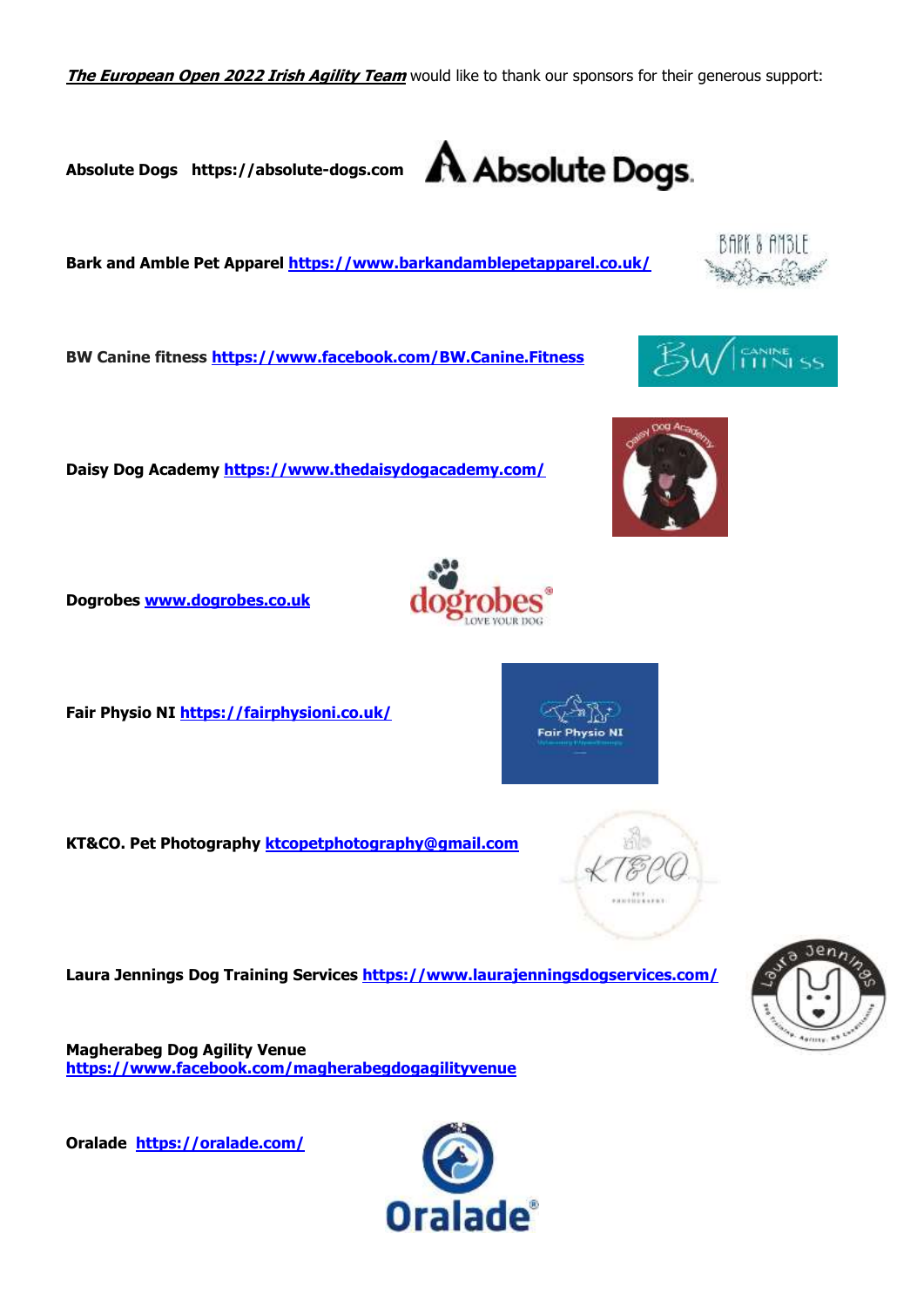**Patch Dog Training <https://www.patchagility.co.uk/>**



**Paws Trading [www.pawstrading.co.uk](http://www.pawstrading.co.uk/)**

**Taggarts Dog Treats<https://taggartsdogtreats.com/>**

**Urbanpup [http://www.urbanpup.com](http://www.urbanpup.com/)** 



**URBAN PUP** 

**WaggyMamas Agility <https://waggymamasagility.com/>**



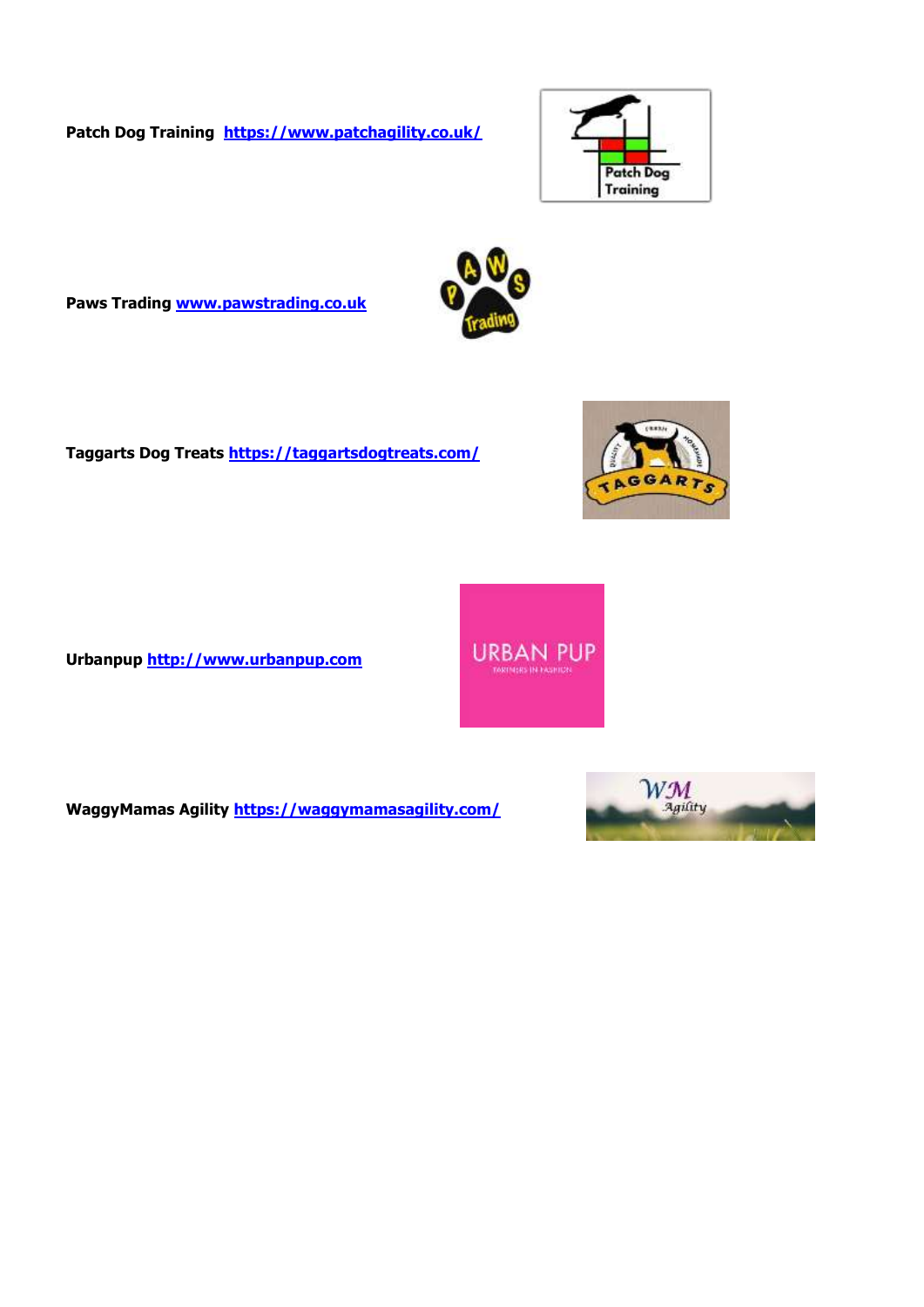## **INSTRUCTIONS BY CLUB OFFICIALS**

**Within the show grounds, you must follow the instructions of the show officials and ring parties at all times. Please be courteous to them. They are working hard to keep the show running smoothly. If you do not follow their instructions, you may be asked to leave, and your entry fees forfeited.** 

#### **DOGS IN VEHICLES ON HOT DAYS**

Your dog is vulnerable and AT RISK if left in a vehicle in high temperatures and even on days considered as slightly warm. Please take care of your dog.

If your dog is found to be at risk, forcible entry to your vehicle may be necessary without liability for any damage caused.

### **PLEASE DON'T LEAVE VALUABLES IN YOUR CAR**